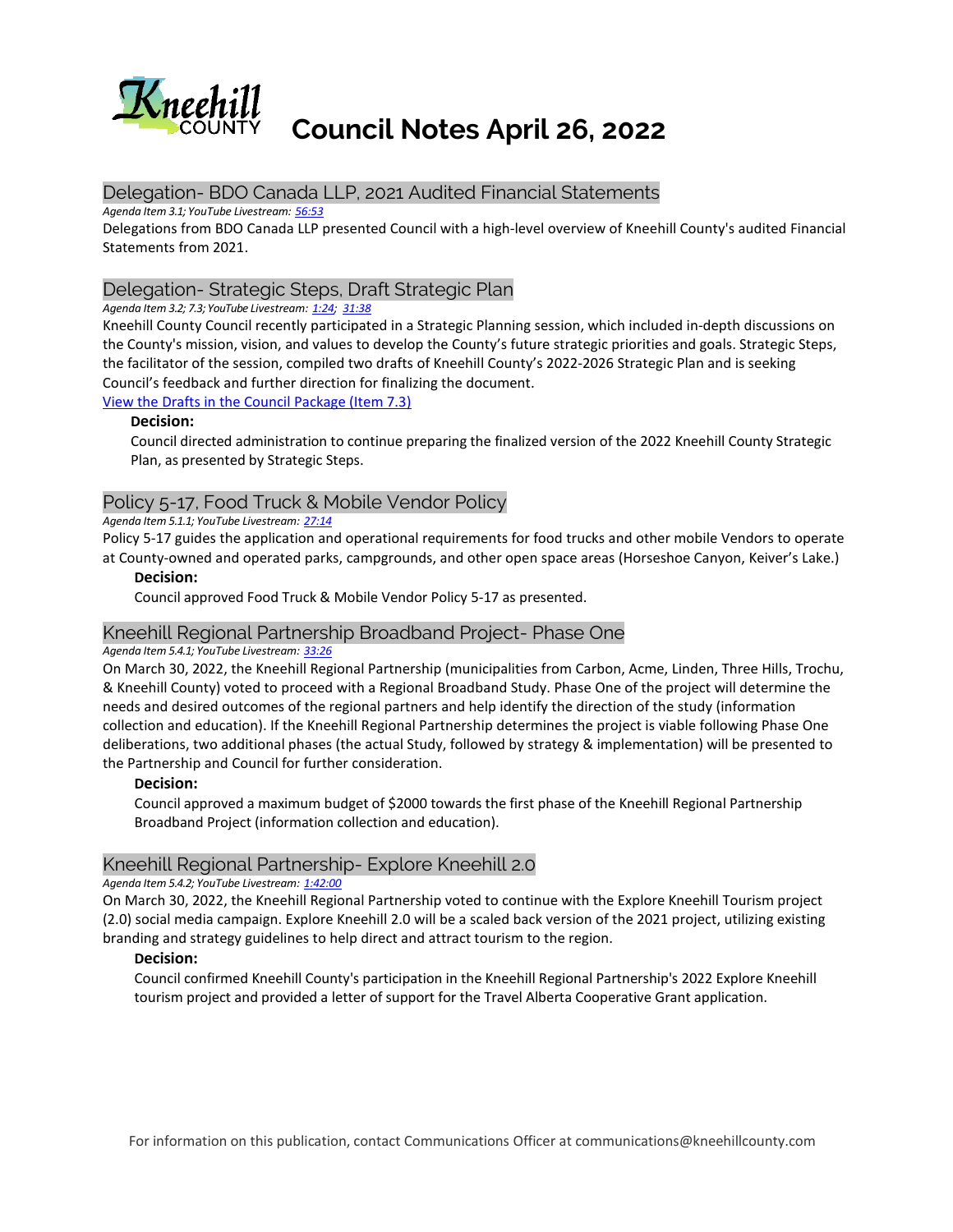# 2021 Audited Financial Statements

#### *Agenda Item 6.1; YouTube Livestream: [2:00:51](https://www.youtube.com/watch?v=xUYKxUtOcY4&t=7251s)*

The County is required by the MGA to prepare annual Financial Statements following accounting principles for municipal governments. The financial statements also require an auditor's report, which was completed by Kneehill County's appointed auditor, BDO of Red Deer. These statements provide information on the County's financial position and reflect the previous approvals and direction of Council. The overall financial position of the County as presented in these statements for December 31, 2021, is positive and reflects Council and Administration's ongoing focus on prudent financial management.

## **Decision:**

Council accepted the 2021 Audited Financial Statements as presented by auditor BDO Canada. [View the Statements Online.](https://kneehillcounty.com/DocumentCenter/View/6075/2021-Audit-Finanical-Statements?bidId=) 

## 2022 Tax Rate Bylaw

#### *Agenda Item 6.2; YouTube Livestream: [2:04:14](https://www.youtube.com/watch?v=xUYKxUtOcY4&t=7454s)*

The County is required in the Municipal Government Act (MGA) to approve a Tax Rate Bylaw which reflects the expenditures as approved by Council in the 2022 Operating and Capital Budgets. Under the Bylaw, modest changes to residential, farmland, and non-residential tax rates will ensure current service level standards are maintained in response to increased provincial budget pressures. Tax Rate 2022 News Release.

#### **Decision:**

Council passed Bylaw 1848, 2022 Tax Rates.

## Local Improvement Bylaw Amendments

*Agenda Item 6.3; YouTube Livestream: [2:15:40](https://www.youtube.com/watch?v=xUYKxUtOcY4&t=8140s)*

To apply the special benefitting tax levy for water service areas, a water riser bylaw was written detailing the roll numbers affected. When new rolls numbers are assigned to each area due to subdivisions, these bylaws require amending to include the new roll number and to delete the old one.

#### **Decision:**

Council passed Water Service Area Project Bylaws 1850- Grainger/Hesketh, 1851- Selkirk, and 1852- Sunnyslope Pressure, which were updated due to subdivision activity.

## 2022 Trochu Recreation Area Special Tax

#### *Agenda Item 6.4; YouTube Livestream: [2:10:59](https://www.youtube.com/watch?v=xUYKxUtOcY4&t=7859s)*

Each year Council approves a levy to be charged against certain properties within a given area as a recreation tax. This tax is collected and forwarded to the Town of Trochu as payment at year end, funding 50% of the costs to operate their pool facility..

## **Decision:**

Council passed Bylaw 1849, 2022 Trochu Recreation Area Special Tax.

## Master Rates Bylaw 1854

## *Agenda Item 7.1; YouTube Livestream: [2:23:13](https://www.youtube.com/watch?v=xUYKxUtOcY4&t=8593s)*

Kneehill County's Master Rates Bylaw establishes rates, fees, and charges for various County operations, products, permits, and services, reviewed annually and updated each year. In 2022, changes were made to:

- Location Filming Fees (Policy 5-18)
- Special Events Fees (Bylaw 1847)
- Certain fees listed in the Land Use Bylaw
- Dust Control Fees
- Water Charges Flat Maintenance Fees

View changes to fees for [2022 in the Council Package.](https://kneehillcounty.com/AgendaCenter/ViewFile/Item/2036?fileID=21426)

#### **Decision:**

Council passed Bylaw 1854, Master Rates.